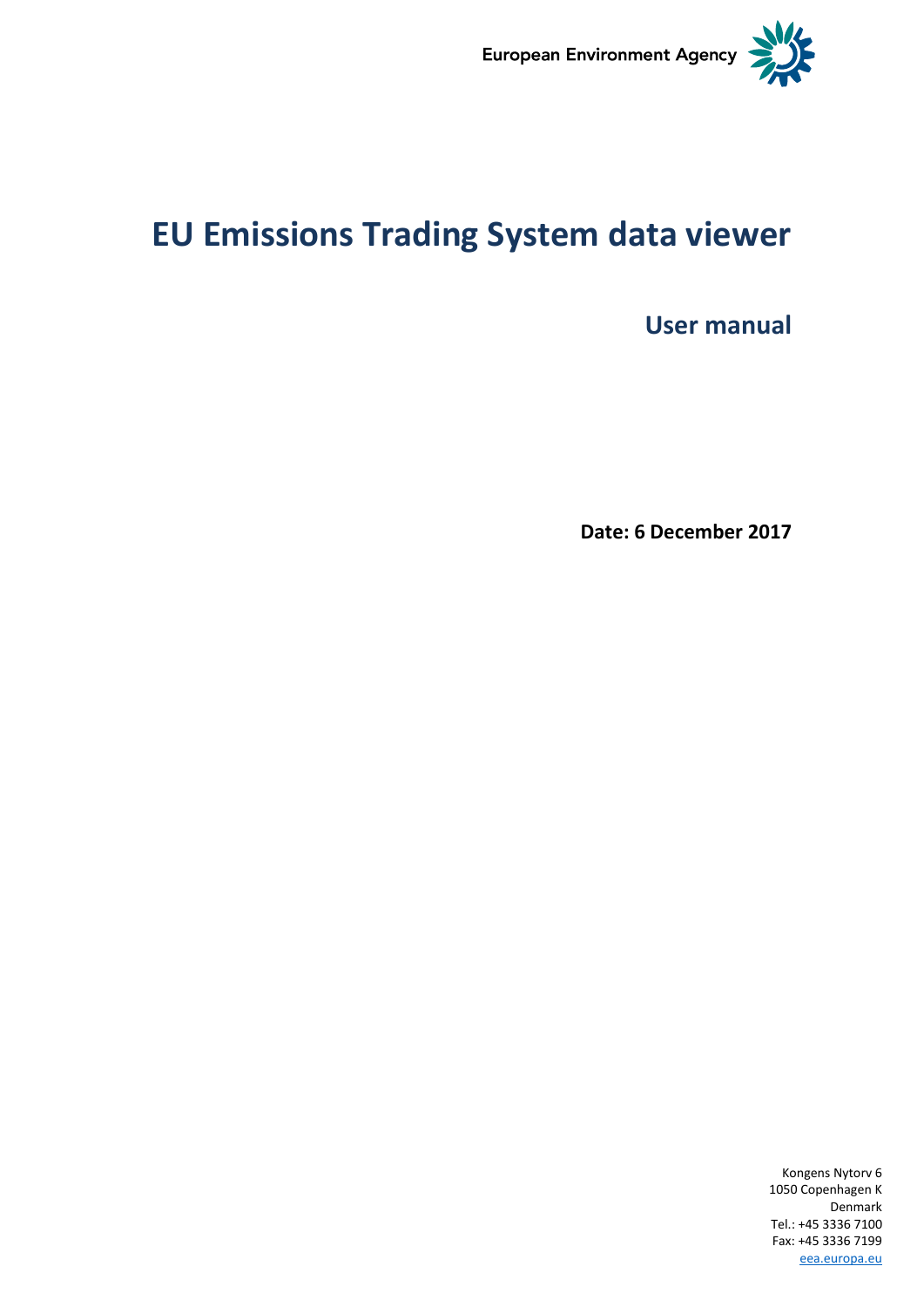

### **Acknowledgments**

The EU ETS data viewer is prepared by the European Environment Agency (EEA), with support from the European Topic Centre for Air pollution and Climate change Mitigation (ETC/ACM).

The EEA acknowledges in particular, the input from Sabine Gores, Verena Graichen, Johanna Cludius and Carina Zell-Ziegler from the Öko–Institut, Germany (as ETC/ACM partner).

### **ENQUIRIES**

For questions and feedback to the EU ETS data viewer please send a message at [www.eea.europa.eu/enquiries/](http://www.eea.europa.eu/help/infocentre/enquiries/portal_factory/Enquiry/enquiry.2009-04-03.2556519962/edit) including "EU ETS data viewer" in the subject line.

#### **DISCLAIMER**

The EEA accepts no responsibility or liability whatsoever with regard to any use of the EU ETS data viewer nor the use, accuracy or completeness of the EUTL data. Please also note the general disclaimer which applies for all information on the EEA website at [http://www.eea.europa.eu/legal/disclaimer.](http://www.eea.europa.eu/legal/disclaimer)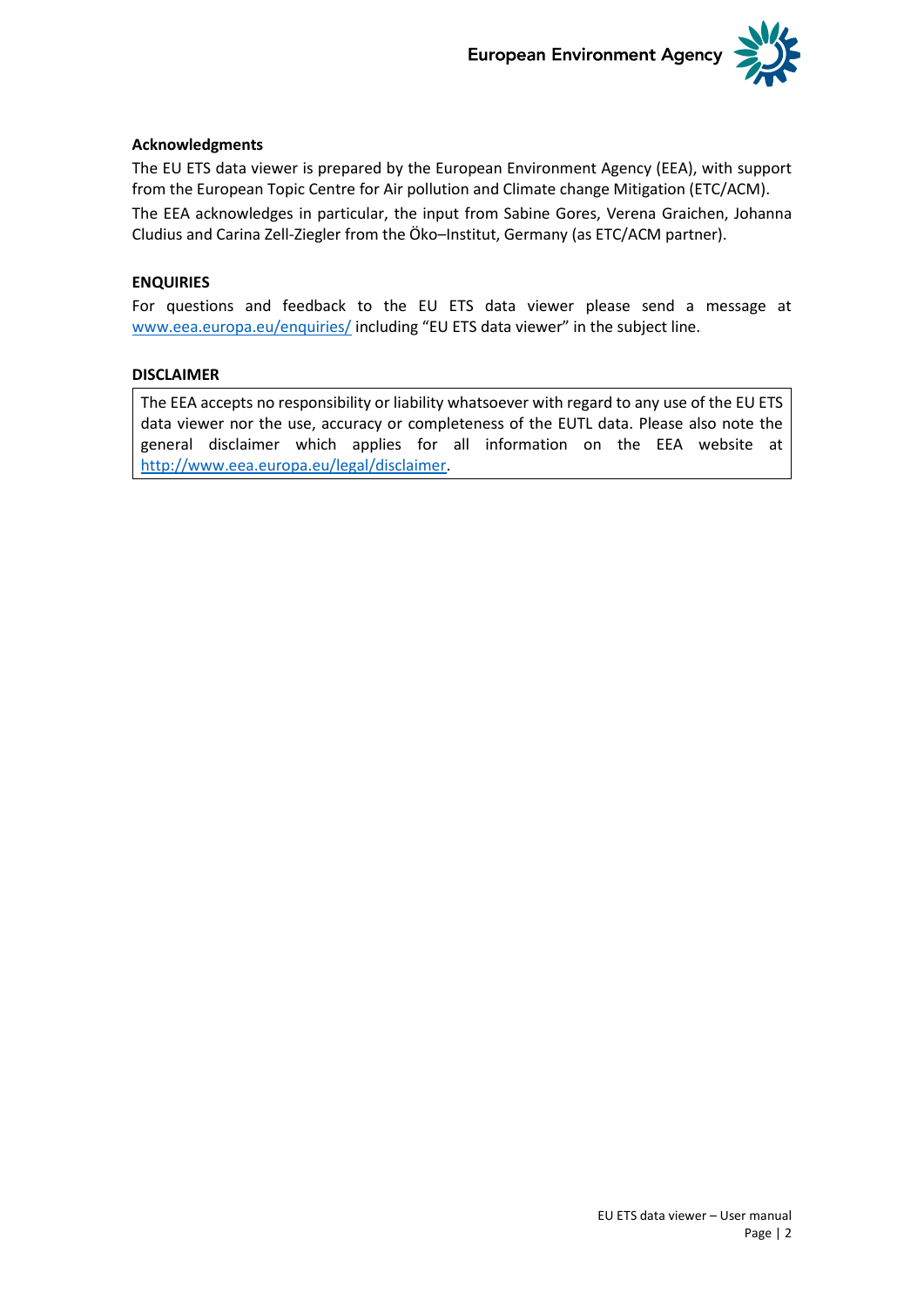### <span id="page-2-0"></span>**Table of Contents**

## List of figures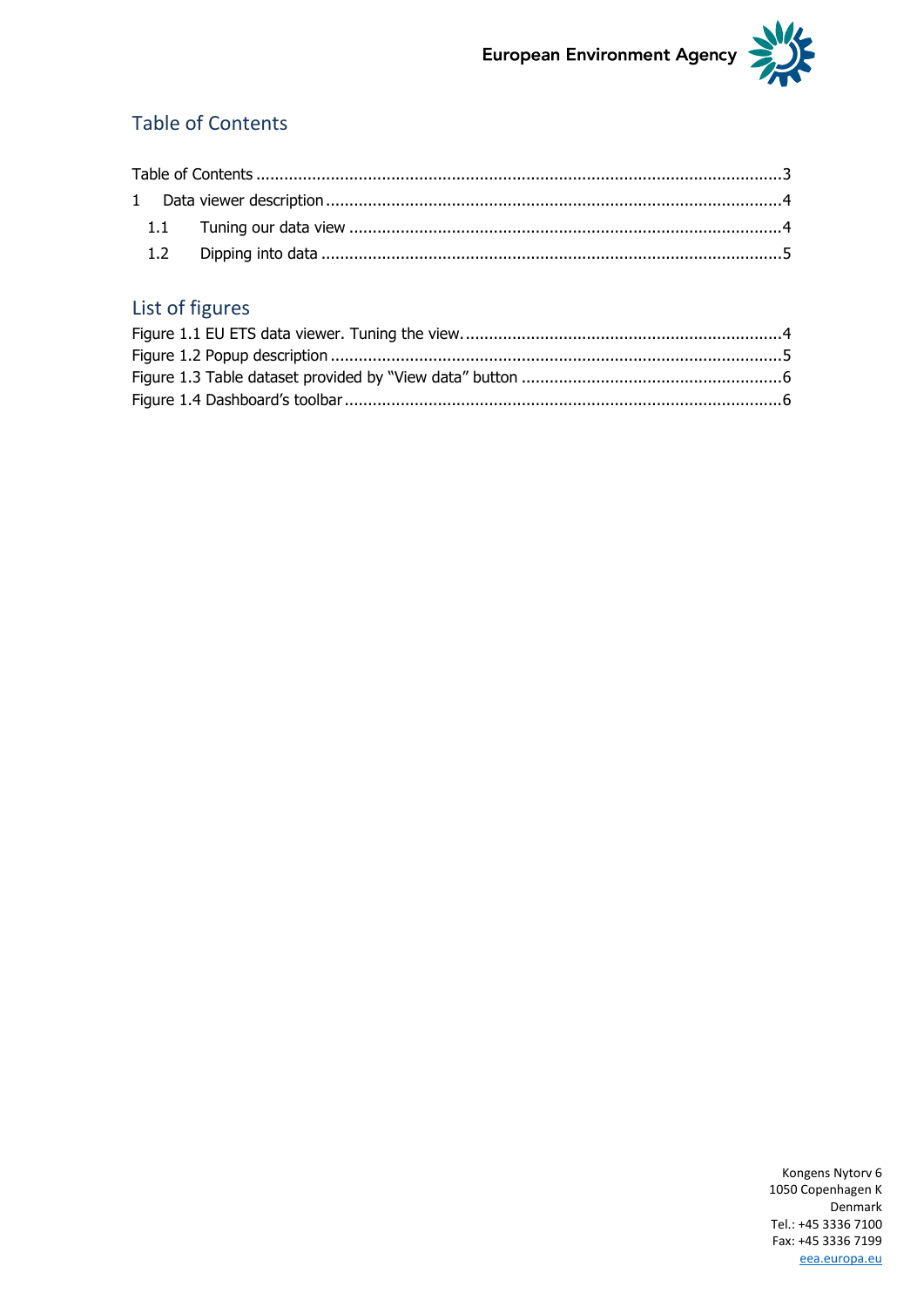

## <span id="page-3-0"></span>1 Data viewer description

This document explains the requirements and usage of the tool. For a more thorough explanation of the content of the different sheets and on their interpretation please refer to the following sections. The diagram below presents some of the main elements and functionalities of the EU ETS data viewer.

If you want to download the complete dataset please go to: [https://www.eea.europa.eu/data](https://www.eea.europa.eu/data-and-maps/data/european-union-emissions-trading-scheme-2)[and-maps/data/european-union-emissions-trading-scheme-2](https://www.eea.europa.eu/data-and-maps/data/european-union-emissions-trading-scheme-2)

## <span id="page-3-1"></span>1.1 Tuning the data view



Figure 1.1 EU ETS data viewer. Tuning the view.

<span id="page-3-2"></span>**Predefined views:** The "Predefined views" tab menu allows switching between defaults predefined views. Predefined views are also selectable from the dropdown button on the left side. Several predefined views are available from the menu.

**Chart/Grid buttons:** The "Chart/Grid" buttons allow easy switching between chart view and grid view.

**Filters:** Make it possible to filter the data in the views to show a more detailed or broader set of data.

**Units**: Measures can be shown in three different units just by clicking on it. Units on the grid or chart will change accordingly.

**Legend**: The legend shows the colour code that is being displayed.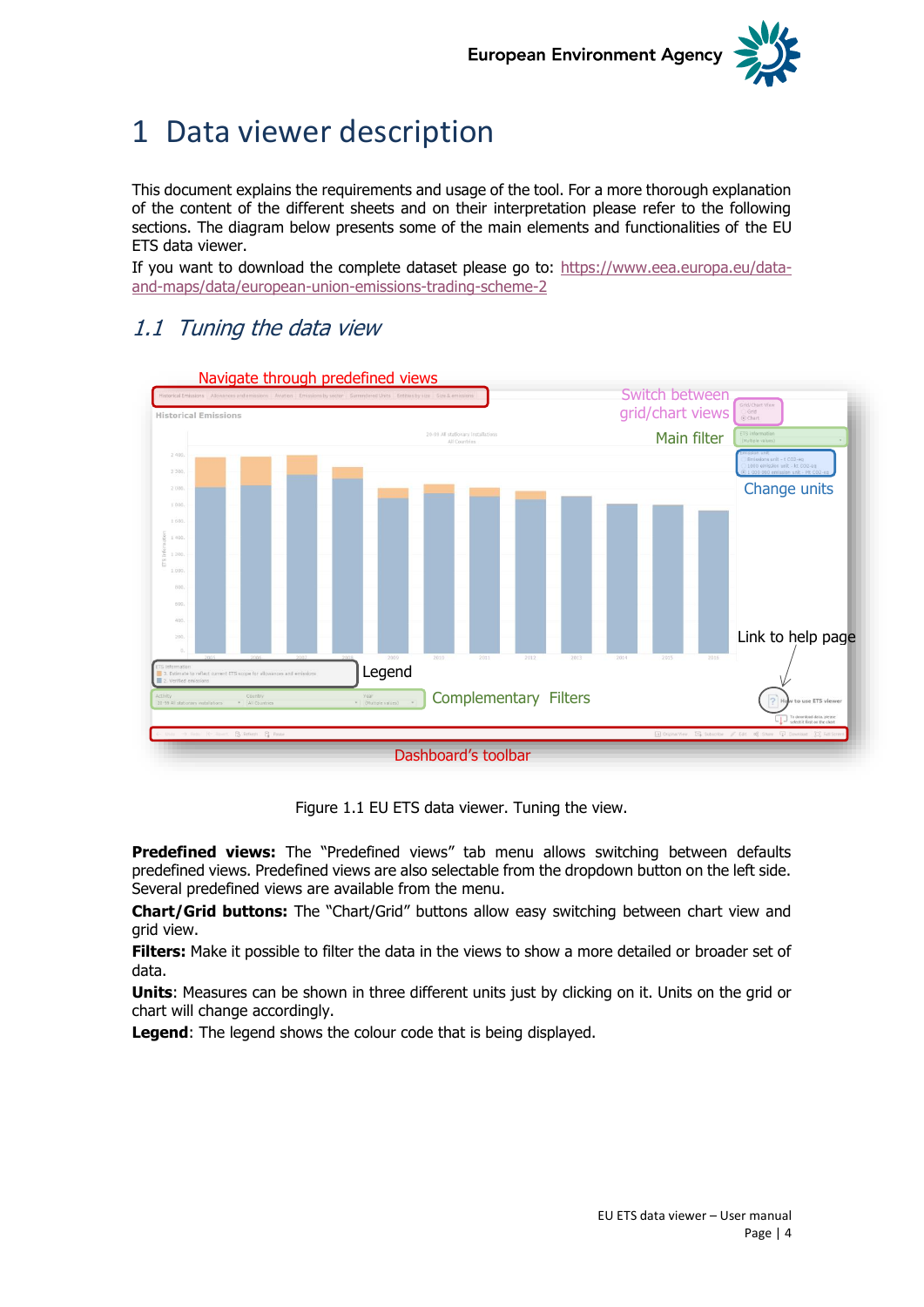-<br>Country:<br>ETS information:<br>Main Activity Sector Name<br>Year: Year:<br>ETS Information:



All Countries<br>2. Verified emissions<br>: 20-99 All stationary installations<br>2010<br>1 938.802

## <span id="page-4-0"></span>1.2 Dipping into data

Once the desired view is defined, a pop up with detailed item's data is available. It can be accessed just by hovering the cursor over them.

Selection of one or several elements on the chart or grid allows interaction with our selection.

The popup will show an aggregated calculation of the items selected and a summary of their values as shown below.



Figure 1.2 Popup description

### <span id="page-4-1"></span>**Interaction with the Popup tools**

**Filters:** √ Keep Only and X Exclude buttons work like instant filters on the data and allows showing either selected data or all data except selected.

**Sorting:** If more than one item is selected we also get two "sort" buttons, ascendant and descendant that allow sorting selected data.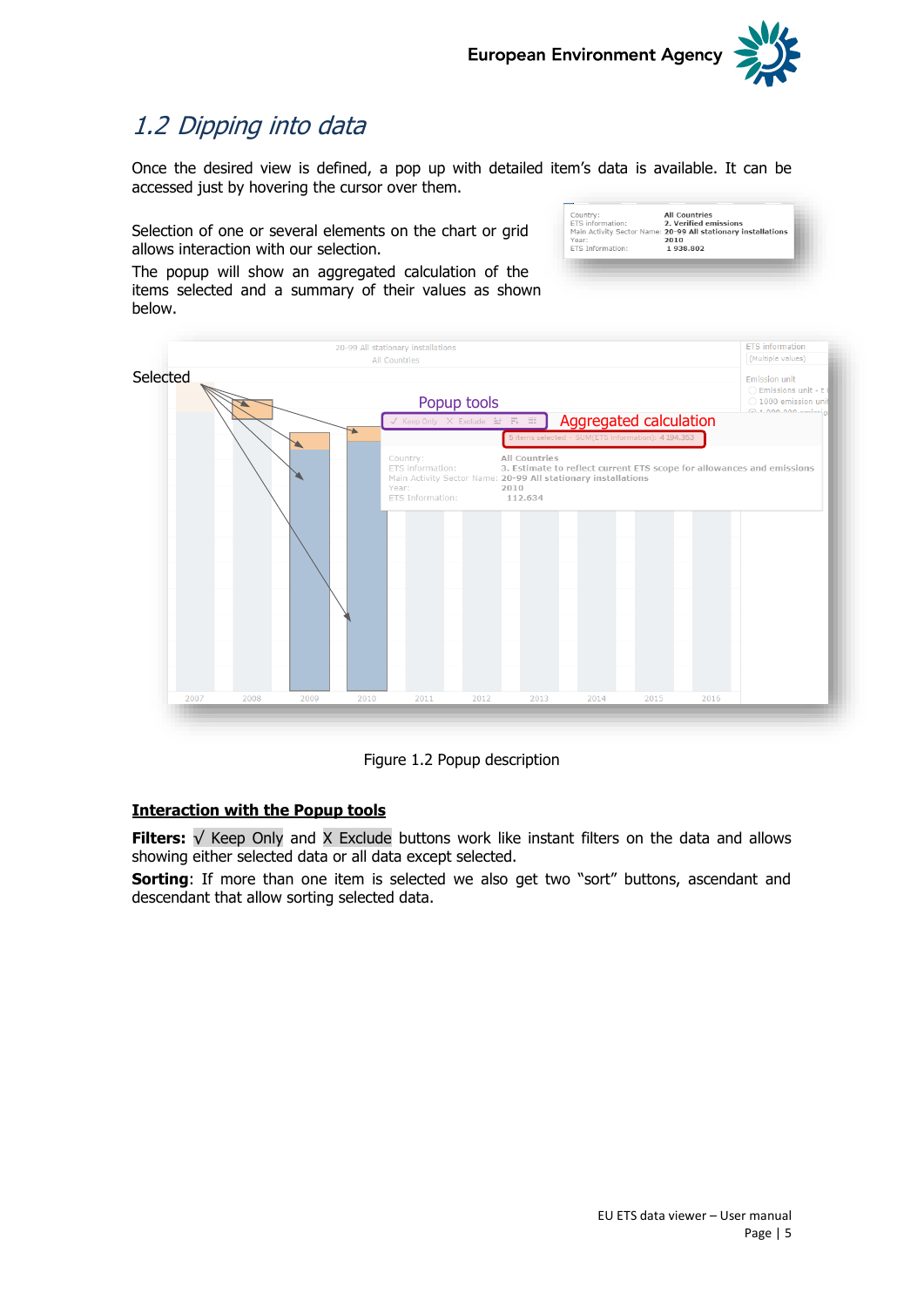

**View data button** ( $\equiv$ ) provides with a visualization of raw selected data as a table. The new window allows to manage the data displayed just by choosing the desired columns. Links on this table can be used to download selected data.

| <b>Country</b>        | Download all rows as a text file<br><b>ETS</b> information                                                                                                              | Main Activity Sector Name Year SUM (ETS Information) |  |
|-----------------------|-------------------------------------------------------------------------------------------------------------------------------------------------------------------------|------------------------------------------------------|--|
|                       | All Countries 2. Verified emissions                                                                                                                                     | 20-99 All stationary installations 2009 1 879.618    |  |
|                       | All Countries 2. Verified emissions                                                                                                                                     | 20-99 All stationary installations 2010 1 938.802    |  |
|                       | All Countries 3. Estimate to reflect current ETS scope for allowances and emissions 20-99 All stationary installations 2009 124.197                                     |                                                      |  |
|                       | All Countries 3. Estimate to reflect current ETS scope for allowances and emissions 20-99 All stationary installations 2010 112.634                                     |                                                      |  |
| Showing first 5 rows. | All Countries 3. Estimate to reflect current ETS scope for allowances and emissions 20-99 All stationary installations 2007 235.499<br>Download all rows as a text file |                                                      |  |

Figure 1.3 Table dataset provided by "View data" button

### <span id="page-5-0"></span>**Dashboard's toolbar**

Despite its small size, this toolbar usually at the bottom of the dashboard, provides essential control as we interact with data.

The dashboard's toolbar provides with **undo**, **redo** and **revert** actions to make easy to play with data. There are also **refresh** and **pause** data which are relevant if the data source has been update during a working session.

<span id="page-5-1"></span>

Figure 1.4 Dashboard's toolbar

On the right of toolbar, three general purpose buttons can be found:

**Share**: shows the direct URL to the dashboard in the case we want to share with others.

**Full Screen**: Toggles between a full screen view of the dashboard or a standard view.

**Download**: Permits downloading three kinds of products:

- 1. **Tableau Workbook** (.twbx file). This option is usually disabled.
- 2. **The dashboard**, as PDF or image. The image format produces an image file (png) of the currently displayed workbook.

The PDF format, allows creating a customized document of selected workbooks, page size and many more options.

3. **The data**. As raw data or crosstab. Previously to download data we have to select it on the chart.

The *data* option will show the same window as the one described on *View data* button on popup's toolbar.

The *crossbar* option produces a csy file with currently selected data or the current view in rows and columns the same as is represented on the chart.